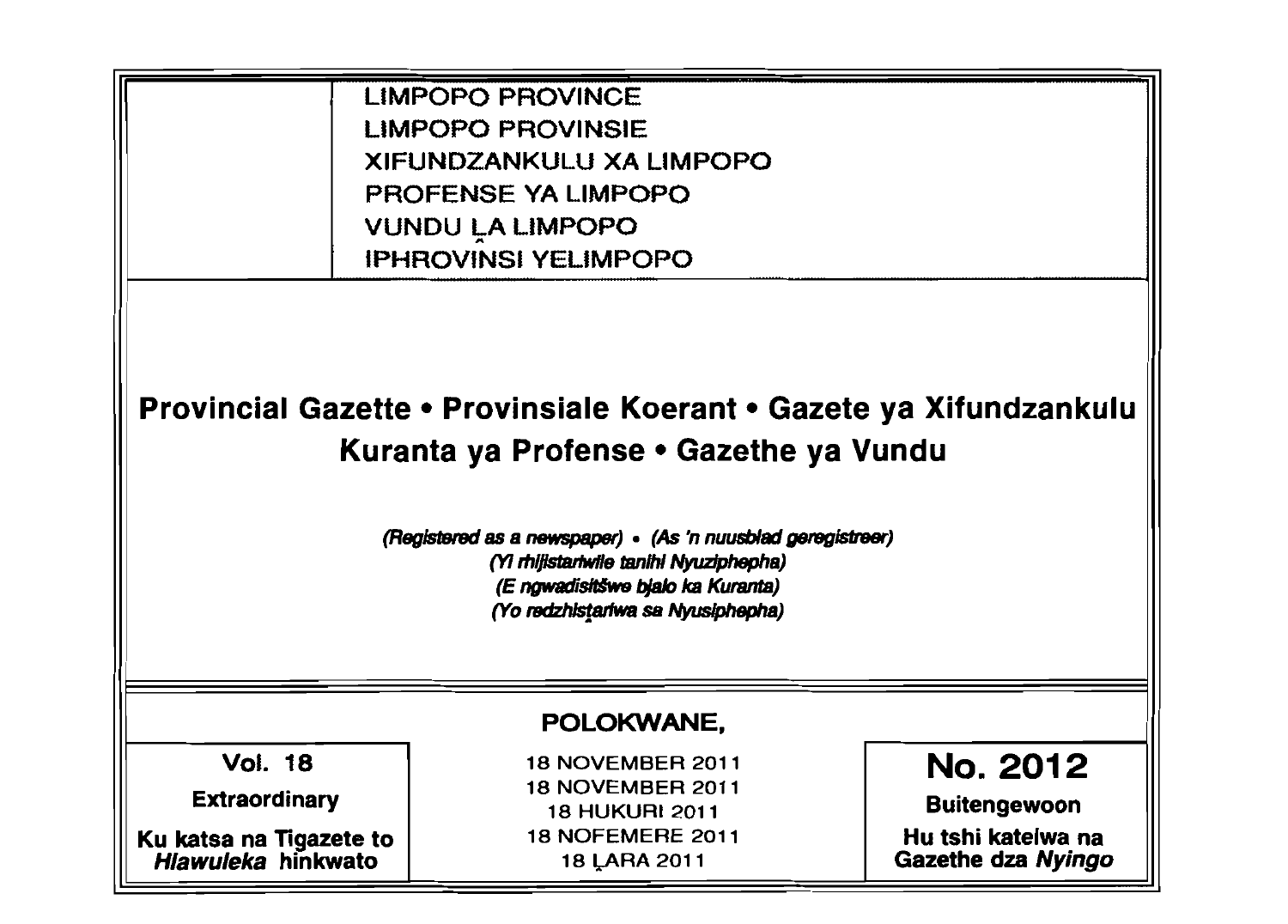### **IMPORTANT NOTICE**

The Government Printing Works will not be held responsible for faxed documents not received due to errors on the fax machine or faxes received which are unclear or incomplete. Please be advised that an "OK" slip, received from a fax machine, will not be accepted as proof that documents were received by the GPW for printing. If documents are faxed to the GPW it will be the sender's responsibility to phone and confirm that the documents were received in good order.

Furthermore the Government Printing Works will also not be held responsible for cancellations and amendments which have not been done on original documents received from clients.

# CONTENTS • INHOUD no.<br>No. Page Gazette Page Gazette Page Gazette Page Gazette Page Gazette Page Gazette Page Gazette Page Gazette Pa No. No. LOCAL AUTHORITY NOTICE 341 Town-planning and Townships Ordinance (15/1986): Correction notice ...................................................................... . 3 2012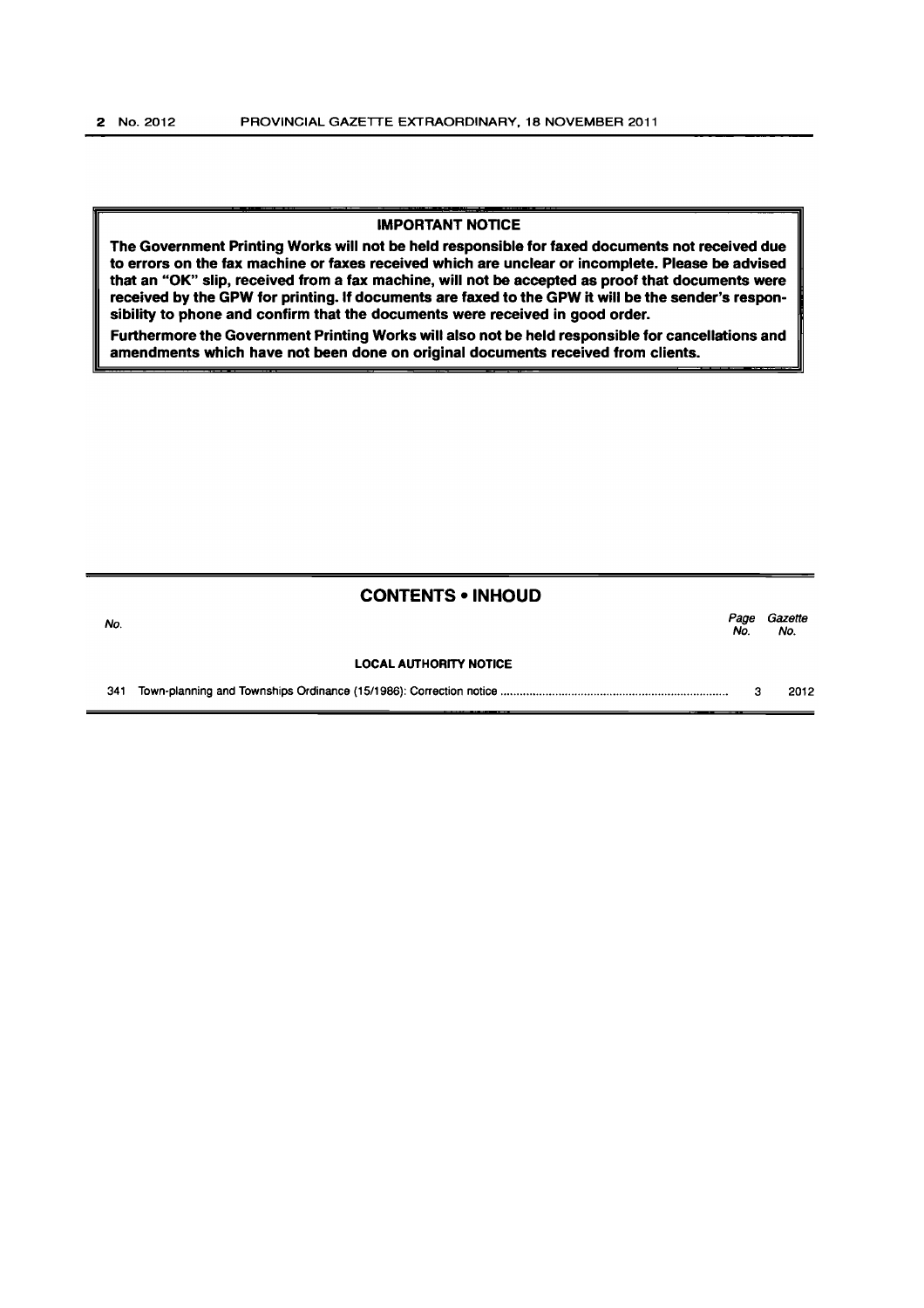## LOCAL AUTHORITY NOTICE

#### LOCAL AUTHORITY NOTICE 341

#### CORRECTION NOTICE

Notice No 273 of 2011, published in the Limpopo Provincial Gazette No 1968 dated 19 August 2011. is hereby corrected in terms of Section SO of the Town Planning and Townships Ordinance. Ordinance 15 of 1986. by the substitution and addition of the following expressions with regard to Burgersfort Extension 57 in the following manner:

HEADING:

"...situated on Remainder of Portion 10 of the farm....."

With the wording:

".... situated on Portion 89 (a Portion of Portion 10) of the farm....."

And the addition of the following wording:

#### 5. CONDITIONS TO BE INCORPORATED INTO THE LAND USE MANAGEMENT SCHEME IN TERMS OF SECTON 125 OF ORDINANCE NO 15 OF 1986, IN ADDITION TO THE PROVISIONS OF THE TOWN-PLANNING SCHEME IN OPERATION

#### 5.1 APPLICABLE LAND USE SCHEME

The Greater Tubatse Municipality land Use Management Scheme, 2006 as may be amended from time to time in tenns of Ordinance 15 of 1986. will apply in the land development area for regulating land use.

#### 5.2ALL ERVEN

Apart from any additional or special conditions as may be indicated, the standard conditions for the relevant use zone of the Greater Tubatse Land Use Management Scheme, 2006 shall apply. and the zoning of erven shall be as specified hereunder:

#### 5.3ERF 8360

The use zone of this erf shall be "Business 1",

5.4 ERF 8361

The use zone of the ert shall be "Institutional"

5.5 ERF8362

The use zone of the erf shall be "Private Street"

5.6 ERVEN 8363 and 8364

The use zone of the erf shall be "Private Open Space".

#### Acting Municipal Manager

Greater Tubatse Municipality: PO Box 206, Burgarsfort, 1150